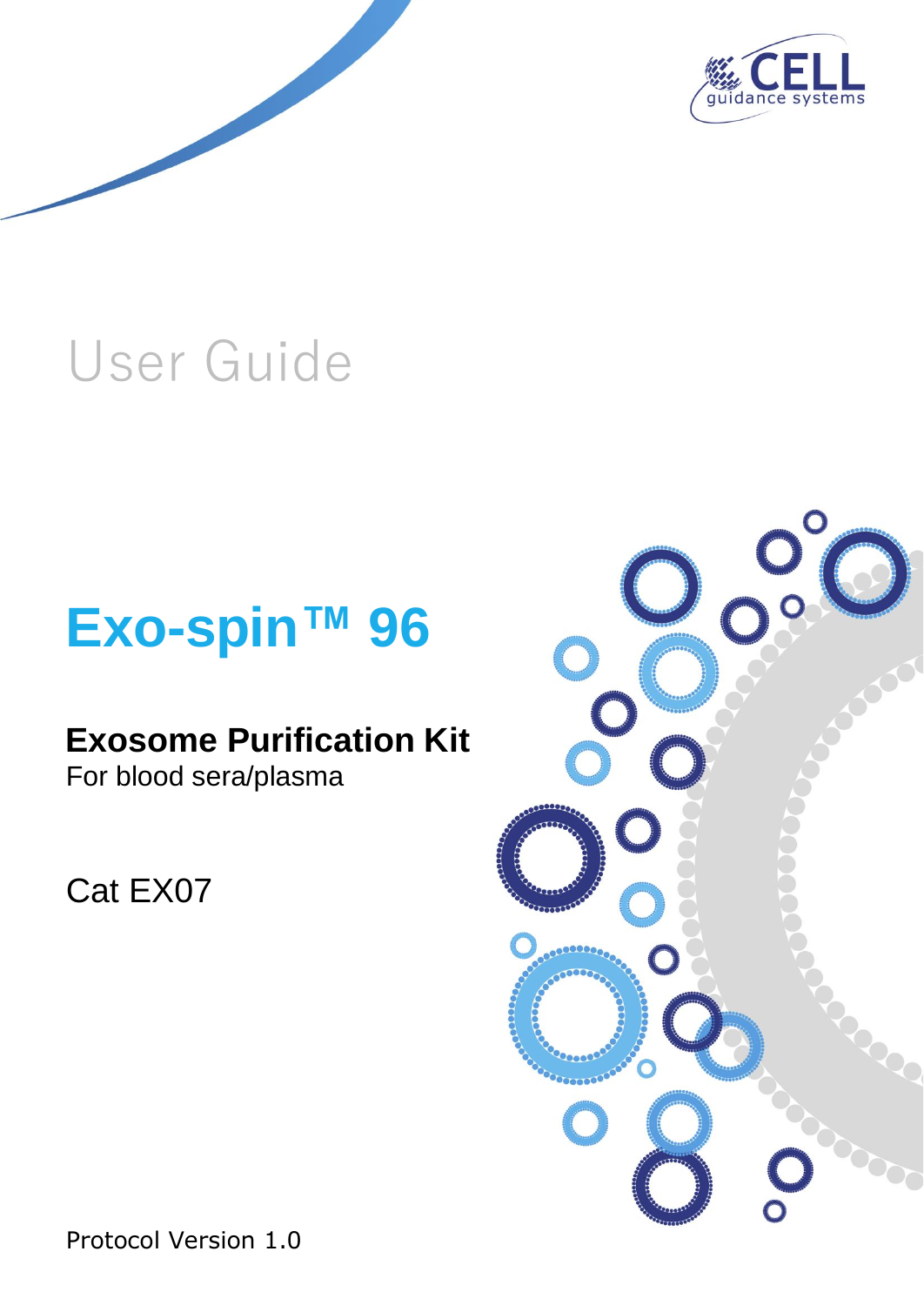# **Contents**

| А. |  |  |
|----|--|--|
| B. |  |  |
| C. |  |  |
|    |  |  |
|    |  |  |
|    |  |  |
|    |  |  |
|    |  |  |
|    |  |  |
|    |  |  |
|    |  |  |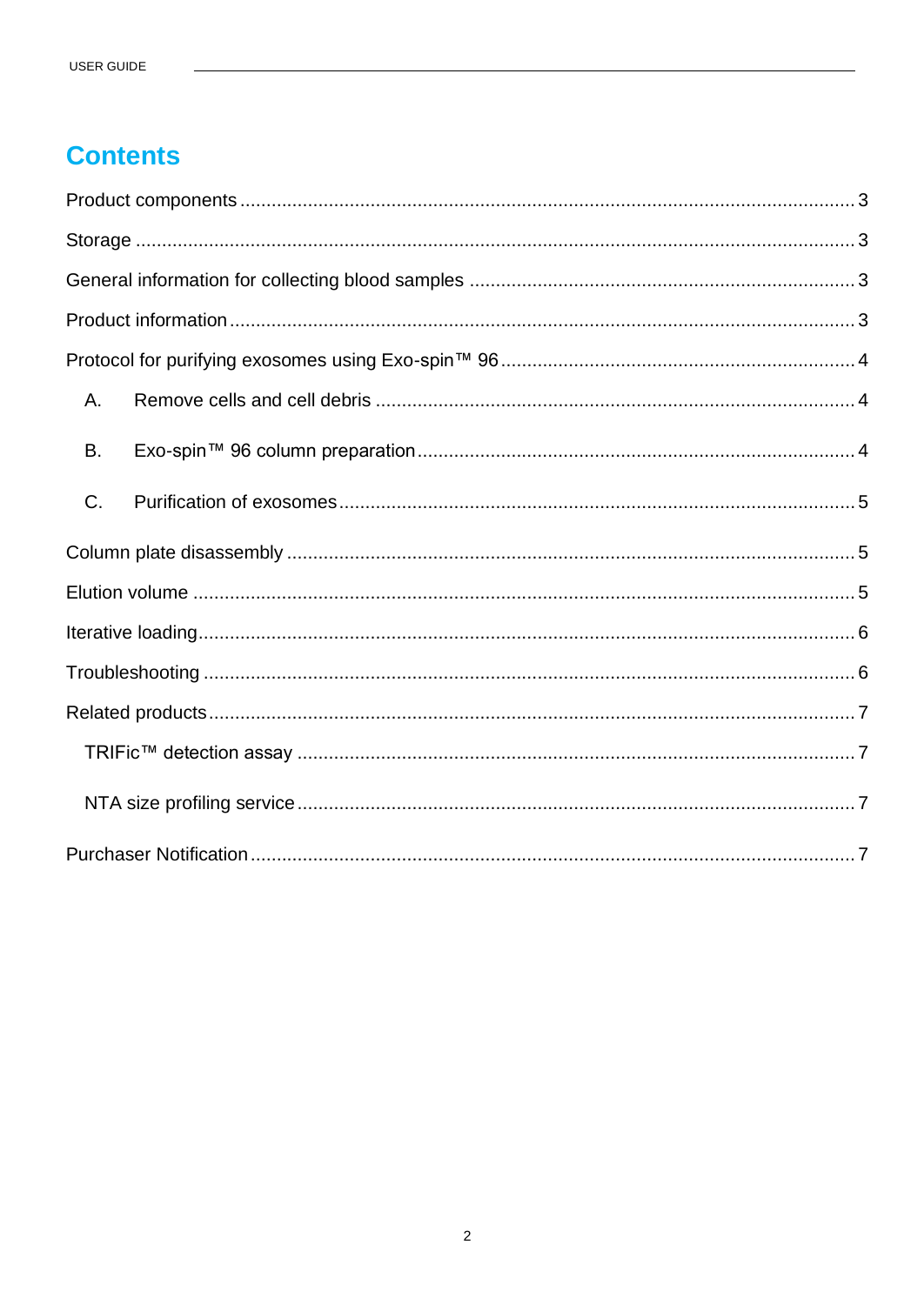# Exo-spin™ 96 Exosome Purification Kit

## <span id="page-2-0"></span>**Product components**

#### **EX07-96 Exo-spin™ 96 (96 well plate)**

- 1 x Exo-spin™ 96 plate
- 1 x 96 deep well waste collection plate
- 1 x 96 well hydrophobic sample collection plate and sealing film
- <span id="page-2-1"></span>1 x Quick Guide

## **Storage**

**Upon receipt, store at 4°C.** 

<span id="page-2-2"></span>Correctly stored components are stable for at least 3 months following purchase.

## **General information for collecting blood samples**

Sample collection and handling techniques used prior to purification can have a significant impact on the quality of purified exosomes (Witwer *et al*., 2013). Platelet-derived exosomes may be released from platelets by the physical forces associated with the blood sampling procedure. Standardization of sampling site, needle gauge (wider may be better), and other variables is recommended. To ensure the sample is not contaminated by skin fibroblasts, it has been suggested that the first few millilitres of drawn blood should be discarded.

Sera can contain many platelet-derived exosomes released after clot formation. Use of heparin-based anticoagulants is discouraged because of possible effects on downstream applications (e.g. PCR).

<span id="page-2-3"></span>Collected blood should be handled gently and processed rapidly (ideally within 30 minutes of drawing).

## **Product information**

The columns in the Exo-spin™ 96 plate have exactly the same internal dimensions as Exo-spin mini single columns (Cat EX01, EX02, EX03). Isolated exosomes may be used in a variety of downstream applications including DNA and RNA studies, as well as in functional *in vitro* and *in vivo* exosome assays.

This kit has been developed to process blood samples, 100-500 µl sera or plasma volume per column. Samples smaller than 100 µl in volume should be diluted with PBS to a final volume of 100 µl.

For more information on other products in our exosome isolation range please refer to our website [http://www.cellgs.com](http://www.cellgs.com/)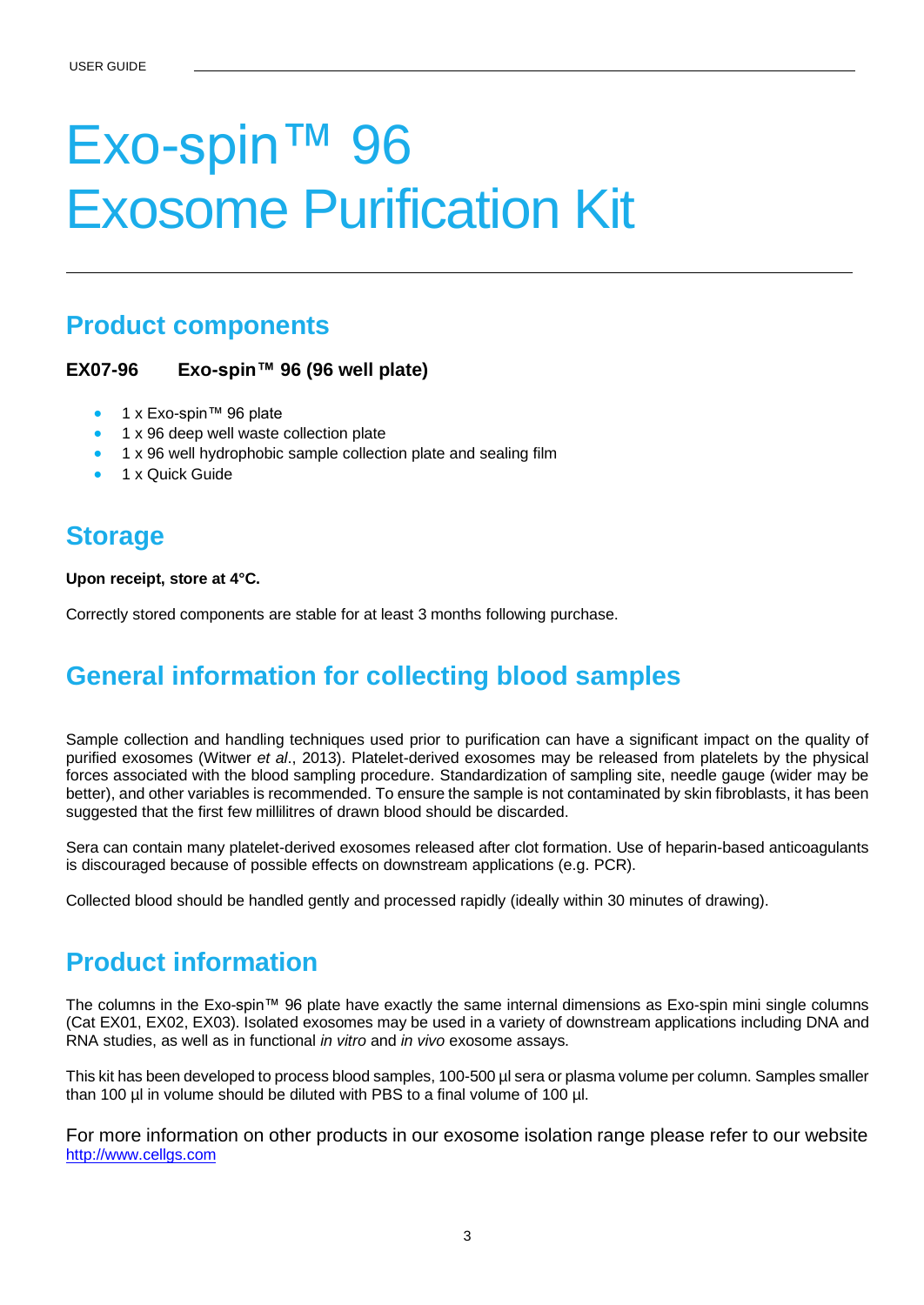## <span id="page-3-0"></span>**Protocol for purifying exosomes using Exo-spin™ 96**



*Protocol overview (1) centrifuge sample to pellet cells (2) Equilibrate column (3) Add sample (4) Elute purified exosomes* 

The Exo-spin™ columns are equilibrated with ultra-pure water containing 20% ethanol for column stability and sterility. The column matrix should be equilibrated with PBS prior to use.

A maximum sample volume of 500 µl sera or plasma may be used per column. For samples larger than 100 µl, use iterative loading (see page 6). Alternatively, use multiple columns per sample, or concentrate the sample prior to loading (e.g. using a spin-concentrator or a precipitation buffer).

All centrifugation steps can be performed at room temperature or 4°C unless otherwise specified.

### <span id="page-3-1"></span>A. Remove cells and cell debris

- 1. Transfer starting blood sample (100 µl sera or plasma) to a microcentrifuge tube (not supplied with the kit) and spin at 300 x *g* for 10 minutes for sera or at 5000 x g for 10 minutes for plasma to remove cells.
- 2. For sera, transfer supernatant to a new microcentrifuge tube and spin at 16,000 × *g* for 30 minutes to remove any remaining cell debris. For plasma, proceed with the supernatant to the next section.

#### <span id="page-3-2"></span>B. Exo-spin™ 96 plate preparation

3. Prepare the Exo-spin™ 96 plate prior to application of your sample.

NOTE: Individual strips of 8 columns may be separated from the plate. See section "Column Plate disassembly" below.

- a. Equilibrate the column plate at room temperature for 15 minutes before use.
- b. Remove the lower outlet silicone sealing mat and place the Exo-spin™ 96 plate into the deep-well waste collection plate provided.
	- c. Remove the top sealing mat.
	- d. Allow the storage buffer to enter and pass through the columns.
	- e. Equilibrate columns by adding 250 µl of PBS and allow to enter the columns.
	- f. Repeat step 3e once before proceeding to the next step.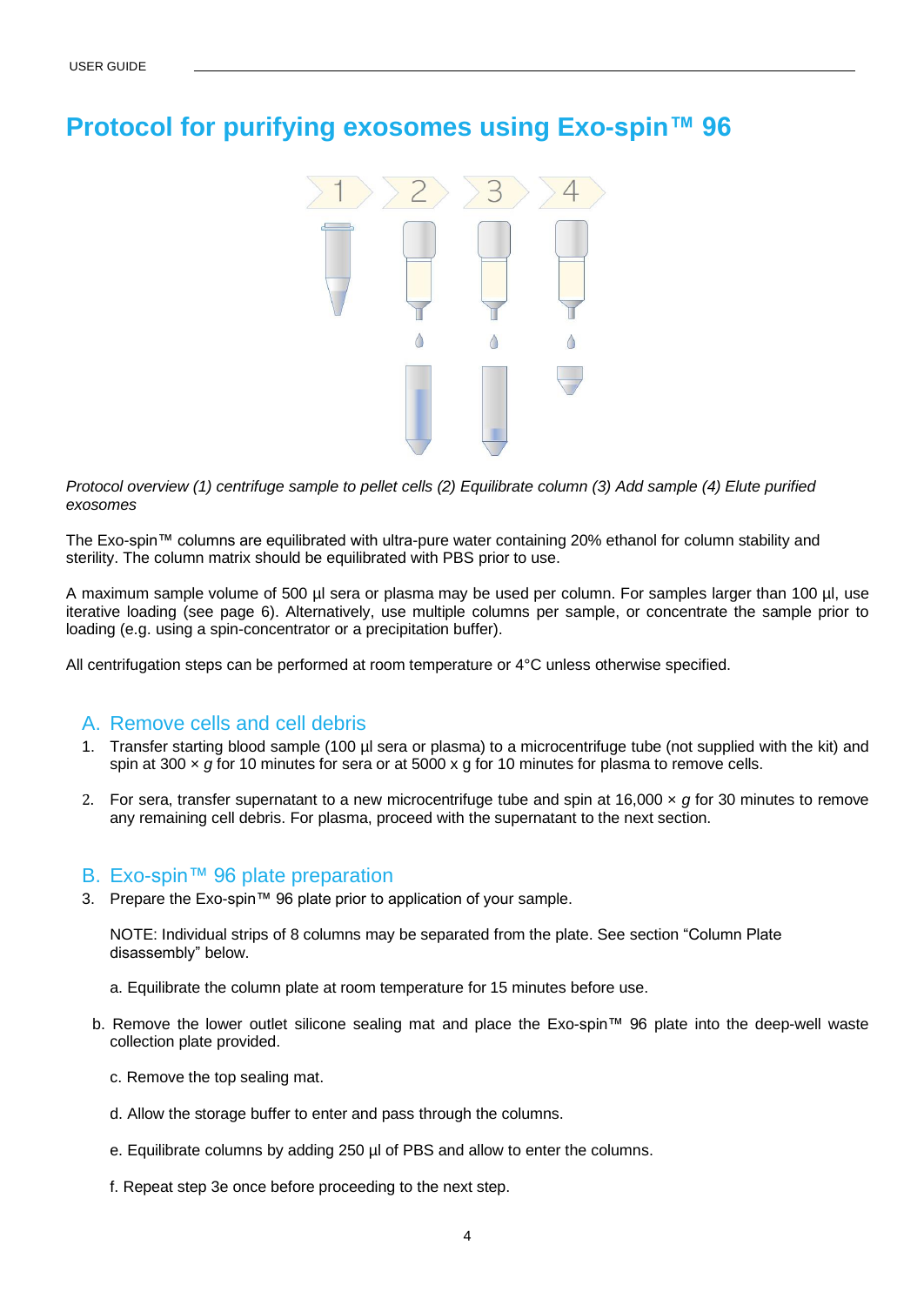### <span id="page-4-0"></span>C. Purification of exosomes

- 4. Apply 100 µl of sample to the top of each column and allow the sample to enter the column.
- **5. Optional step to concentrate purified exosomes: Apply 80 µl PBS. Allow to enter column.**
- 6. Remove any drops hanging from column nozzles by briefly resting the plate on a lint-free tissue.
- 7. Discard the waste collection plate.
- 8. Place the columns onto the provided sample collection plate. Add 180 µ<sup>\*</sup> of PBS to the top of each column and allow to elute**.** Larger or smaller volumes of PBS can be added which will affect yield and purity. See section "Elution volume" below. \***If step 5 has been included, reduce this volume to 100 µl.**
- 9. Ensure that all columns have fully eluted. Any drops that may be hanging from the column nozzles can be gathered in the sample collection plate by gently tapping the nozzles to side of wells.
- 10. Remove the Exo-spin™ 96 plate from the sample collection plate.
- 11. Briefly centrifuge the sample collection plate containing the isolated exosomes at 100 x g for 30 seconds in order to collect any liquid to the bottom of the wells. The isolated exosomes are now ready for downstream applications.
- 12. To seal the plate, use the self-adhesive sealing film provided with the kit. The columns may be recycled to allow larger sample columns to be purified by iterative loading. See "iterative loading"

## <span id="page-4-1"></span>**Exo-spin™ 96 plate disassembly**



- 1. The strips of columns interlock via protruding and recessed (male and female) joints. Identify the end of the plate with recessed joints visible and remove the top sealing mat to reveal the number of column strips that are required.
- 2. Push up the columns to separate as shown.
- 3. Ensure that unused columns are sealed and contain storage buffer on top.

## <span id="page-4-2"></span>**Elution volume**

The elution volume can be modulated depending on downstream requirements.





100 µl FBS purified using Exo-spin™ 96 with elution volumes of either 180 µl, 200 µl or 220 µl showing (left) the total exosome particle numbers (NTA analysis) and (right) total protein (Bradford assay). n=8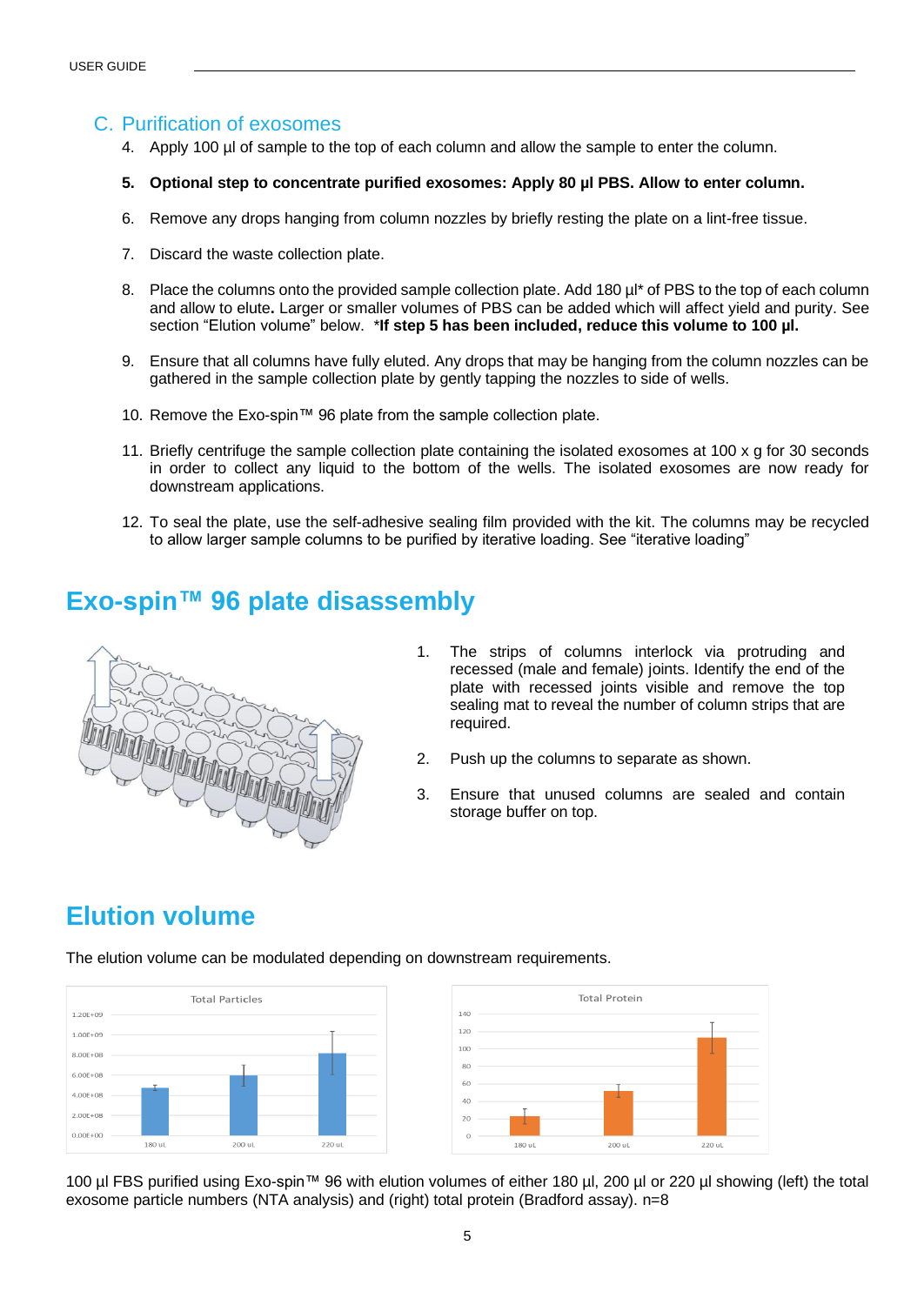## <span id="page-5-0"></span>**Iterative loading**

**For non-concentrated (e.g. precipitated) samples larger than 100 µl iterative loading allows sample volumes up to 500 µl to be loaded. Simply flush the columns with PBS after purification of the first 100 µl of sample to remove free protein from the column and allow additional sample to be purified on the same column**

- After step11 (Section C) above, add a further 4 x 200 ul (800 ul total) PBS. This removes all free protein fractions from previous loadings (as determined by Bradford assay).
- The column may then be loaded with further sample by repeating steps 4-11 above.

## **Troubleshooting**

**My sample contains a lower number of exosomes than expected.**

- Ensure that the columns do not dry out during the procedure.
- Adhere to the volumes indicated for sample addition to the column. If the sample volume is too small, the exosomes will be retained within the column.

#### **My sample has no measurable exosomes.**

This is most likely caused by complete drying out of the column causing loss of functionality. Ensure the columns are kept hydrated at all times.

#### **Can I increase the elution volume?**

• This is possible but will result in co-elution of higher levels of non-exosomal proteins (see above).

#### **I do not have a high-speed centrifuge.**

• Increase the time of centrifugation by calculating the ratio of the recommended speed to the speed of your centrifuge. For example, if the protocol recommends spinning at 16,000 x *g* for 30 minutes, for a centrifuge with a maximum speed of 9,500 x *g*: 16000/9500=1.68 and 1.68\*30 mins = 50.4 minutes.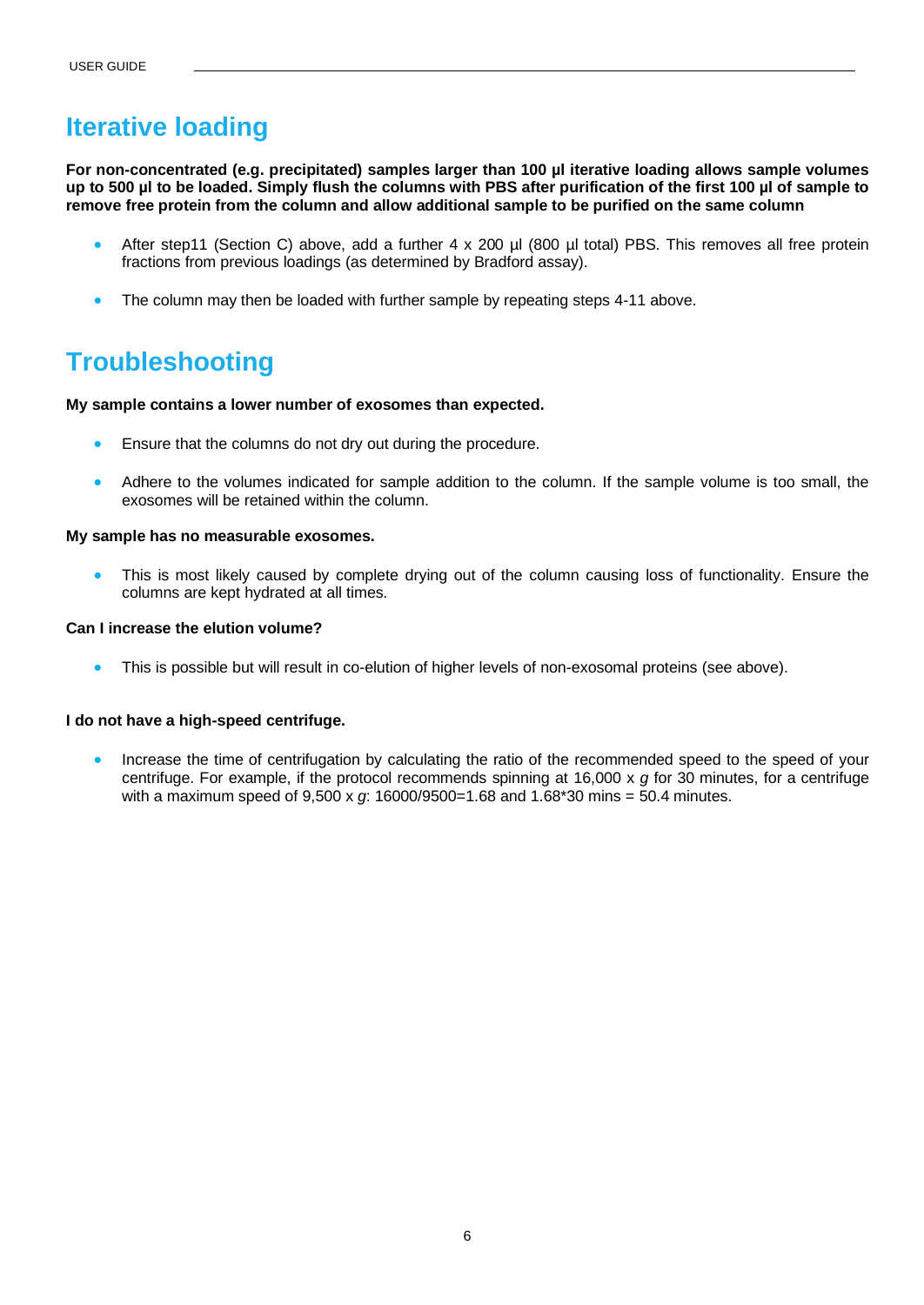## <span id="page-6-0"></span>**Related products**

| <b>Related products</b>                                                         | <b>Product description</b>                              | <b>Product code</b>        |
|---------------------------------------------------------------------------------|---------------------------------------------------------|----------------------------|
| <b>Exosome detection</b>                                                        | <b>Exosome antigen antibodies</b>                       | EX201, EX202, EX204, EX203 |
|                                                                                 | TRIFic™ detection assay                                 | EX101, EX102, EX103        |
| <b>Nanoparticle Tracking</b><br><b>Analysis (NTA) size</b><br>profiling service | <b>ZetaView NTA Particle</b><br><b>Analysis Service</b> | $ZV-1$ and $ZV-12$         |

#### <span id="page-6-1"></span>TRIFic™ detection assay

The TRIFic™ exosome assay is similar to an ELISA, however, there are some significant differences. Unlike an ELISA, there is no enzymatic reaction. Rather, the target is directly detected with a Europium labelled antibody. TRIFic™ exosome assays deliver clear, consistent, and quantitative data from purified or unpurified samples, including direct measurement of exosomes from plasma in a convenient 96-well format. TRIFic™ exosome assays are available for widely-used markers of exosomes, the tetraspanin proteins CD9, CD63 and CD81.

#### ExoFLARE™ tracking assay

ExoFLARE™ utilizes a combination of a FLARE (FLuorescence Activating Response Element) protein tag together with a pro-fluorophore dye. Neither the protein nor dye exhibit fluorescence in isolation. However, when the protein binds to the dye, it causes a change in structure which results in fluorescence. The dye and protein form an unstable bond with a continuous turnover of the dye, resulting in sustained fluorescence without the levels of photo-bleaching associated with fluorescent proteins (i.e. GFP). This enables ExoFLARE™ to be monitored for extensive periods to allow tracking of dye movement.

#### <span id="page-6-2"></span>NTA size profiling service

<span id="page-6-3"></span>Cell Guidance Systems provides a cost-effective exosome characterization service for analysis of particle size and particle concentration using the ZetaView instrument from Particle Metrix. For further details, please see our website.

## **Purchaser Notification**

Limited warranty Cell Guidance Systems and/or its affiliate(s) warrant their products as set forth in the Terms of Sale found on the Cell Guidance Systems web site at www.cellgs.com/Pages/Terms\_and\_Conditions.html

If you have any questions, please contact Cell Guidance Systems.

The purchase of this product conveys to the purchaser the limited, non-transferable right to use the purchased amount of the product only to perform internal research for the sole benefit of the purchaser. No right to resell this product or any of its components is conveyed. This product is for internal research purposes only and is not for use in commercial services of any kind, including, without limitation, reporting the results of purchaser's activities for a fee or other form of consideration. For information on obtaining additional rights, please contact info@cellgs.com.

CELL GUIDANCE SYSTEMS AND/OR ITS AFFILIATE(S) DISCLAIM ALL WARRANTIES WITH RESPECT TO THIS DOCUMENT, EXPRESSED OR IMPLIED, INCLUDING BUT NOT LIMITED TO THOSE OF MERCHANTABILITY, FITNESS FOR A PARTICULAR PURPOSE, OR NON-INFRINGEMENT. TO THE EXTENT ALLOWED BY LAW, IN NO EVENT SHALL CELL GUIDANCE SYSTEMS AND/OR ITS AFFILIATE(S) BE LIABLE, WHETHER IN CONTRACT, TORT, WARRANTY, OR UNDER ANY STATUTE OR ON ANY OTHER BASIS FOR SPECIAL, INCIDENTAL, INDIRECT, PUNITIVE, MULTIPLE OR CONSEQUENTIAL DAMAGES IN CONNECTION WITH OR ARISING FROM THIS DOCUMENT, INCLUDING BUT NOT LIMITED TO THE USE THEREOF.

© 2013-2020 Cell Guidance Systems. All rights reserved. The trademarks mentioned herein are the property of Cell Guidance Systems or their respective owners.